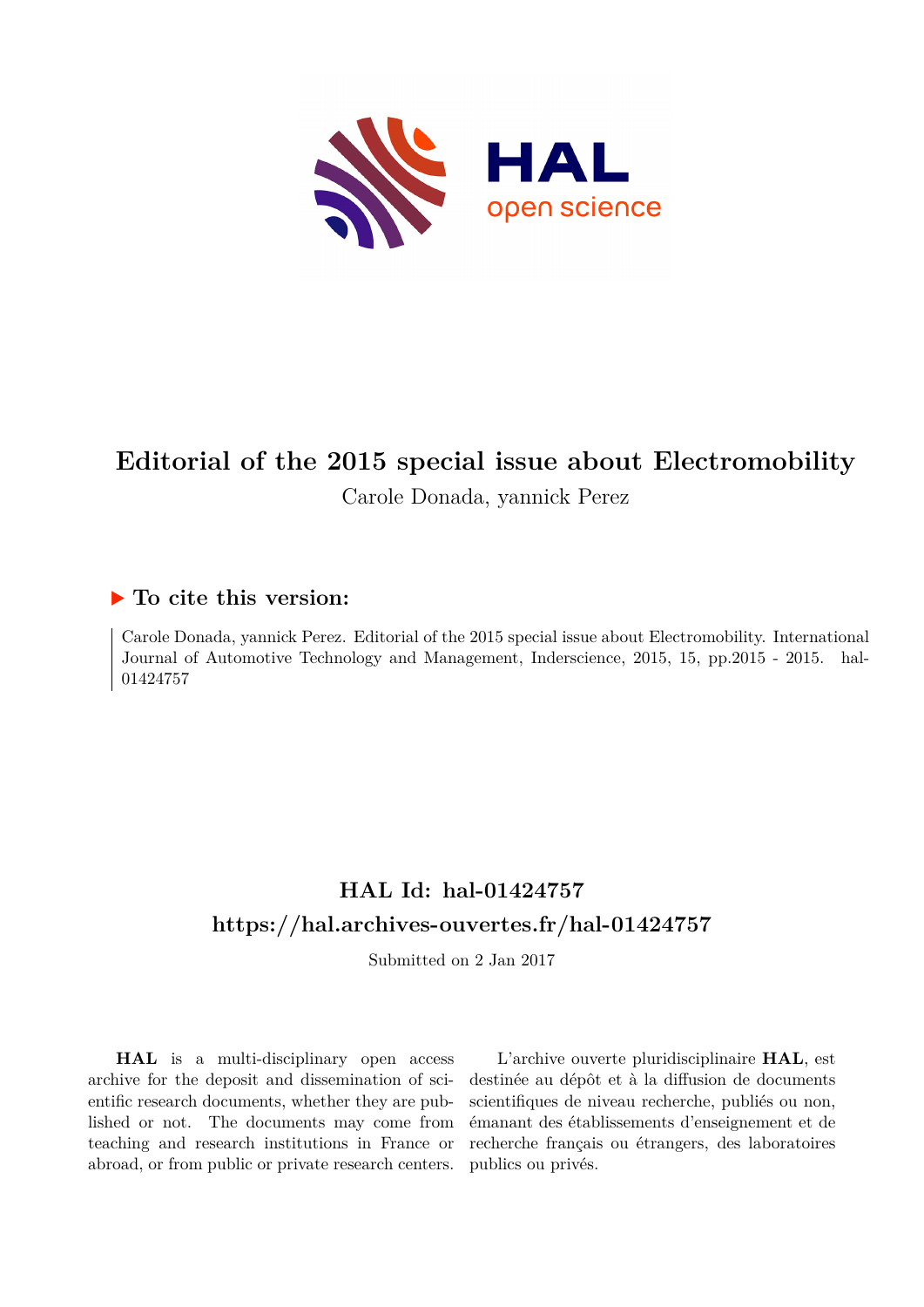## Carole Donada\*

ESSEC Business School, Av Bernard Hirsch, CS 50105, 95021 Cergy Pontoise Cedex, France Email: donada@essec.edu \*Corresponding author

### Yannick Perez

Supélec, 3 Rue Joliot Curie, Plateau de Moulon, 91190 Gif-sur-Yvette, France and RITM, University Paris-Sud, 15 Rue Georges Clemenceau, 91400 Orsay, France Email: yannick.perez@u-psud.fr

#### **1 Introduction**

Electric vehicles (EVs) are not a 21st century innovation. They first surfaced during the early days of the automotive industry, and continued evolving until the rise of Fordism. During that period, EVs dominated the market but, within a matter of years, they disappeared in favour of internal combustion vehicles (ICV). Throughout the 20th century, researchers, engineers, experts and consultants encouraged manufacturers to launch new EVs, but each attempt led to failure.

Today, EVs (full electric, hybrids, plug-in hybrids, as well as hydrogen fuel cell vehicles) are resurfacing through a wide range of projects and in a number of different ways. First, EVs are no longer considered to be experimental concept cars, but rather are incorporated into the production plans of mainstream manufacturers (e.g., Zoé by Renault, Leaf by Nissan, Prius by Toyota, DS by PSA, BMW i by BMW). Second, new entrants to the marketplace like Tesla Motors or BYD are bypassing the barriers that traditionally controlled entry into the automotive industry and are instead positioning themselves within the elite circle of car manufacturers (Donada, 2013). Third, the EVs resurgence does not focus solely on the vehicles themselves but also on a set of associated services such as car-sharing, battery rental, charging infrastructures, and vehicle-to-grid (V2G) systems. Operating these services are many non-automotive companies such as energy and service providers, battery producers, telecoms, and internet companies; all of which are motivated stakeholders in the new 'electromobility' industry.

Copyright © 2015 Inderscience Enterprises Ltd.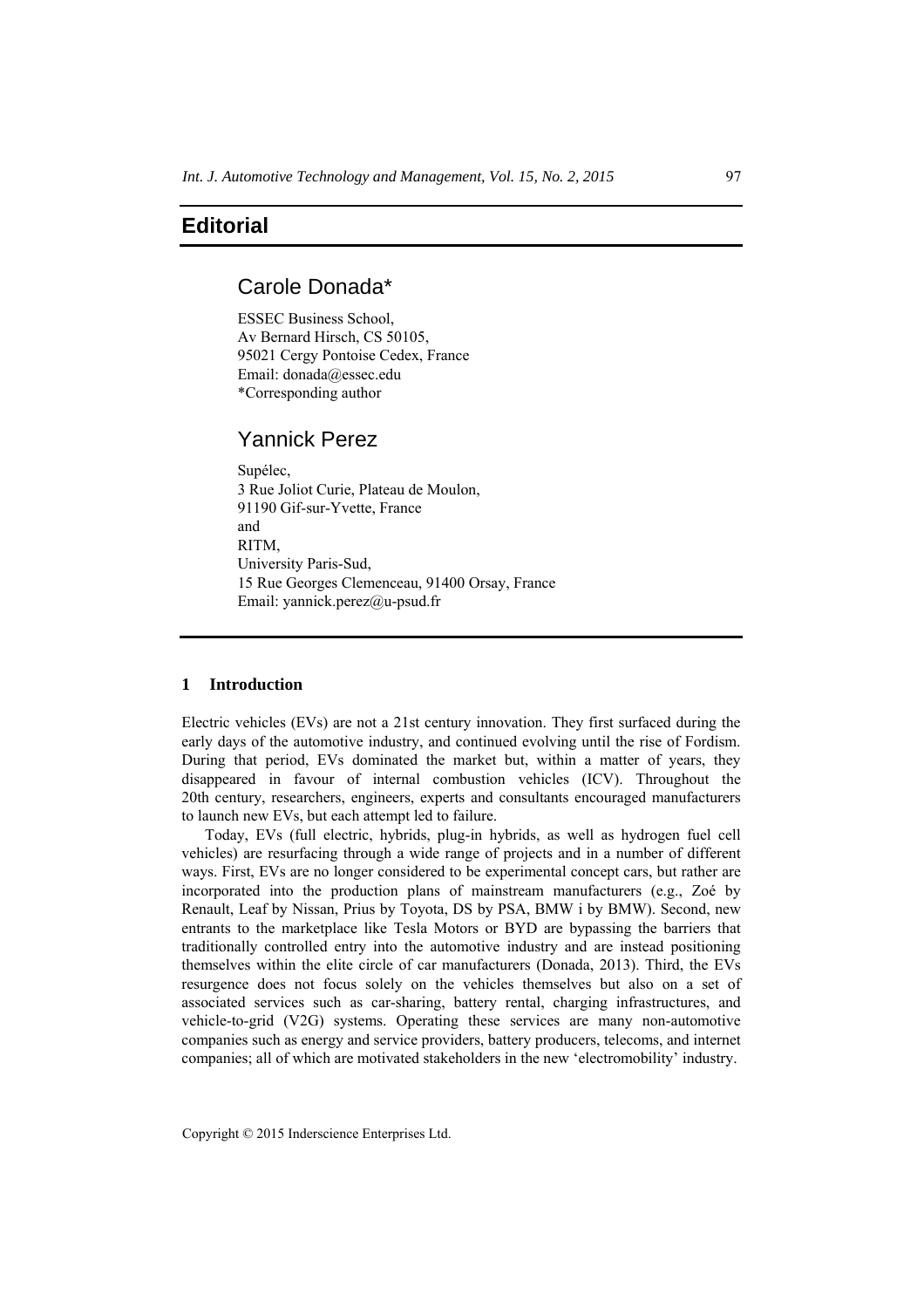Electromobility has much more to offer than simply EVs sold to individuals or fleets. It also refers to the use of electric powertrain technologies, in-vehicle information, vehicle-to-vehicle communication systems and dedicated infrastructures that enable the use of personal or collective EVs. Therefore, the electromobility industry in fact corresponds to the ecosystem of stakeholders contributing to electromobility products and services.

Numerous researchers in the fields of management and economics, in engineering sciences, or in political and social sciences, have analysed the development of electromobility in terms of its 'raison d'être' and principle consequences. Their studies have been disseminated through books (Ehsani et al., 2009; Calabrese, 2012) and in academic papers published in general or specialised reviews (Aggeri et al., 2009; Sioshansi and Denholm, 2009; San Roman et al., 2011). The authors generally consider electromobilityto be a solution to various mobility issues due to its compliance with fuel efficiency and emission requirements, as well as market demands for lower mobility costs and constraints. Additionally, electromobility can be considered a contributing factor in protecting collective public goods like local public health (via reduced urban air and noise pollution), stabilising the effects of global warming by reducing sulphur dioxide  $(SO_2)$ , nitrogen dioxide  $(NO_x)$  and carbon dioxide  $(CO_2)$  emissions, and increasing energy security by creating conditions for energy independence that also serve to reduce the impact of oil price fluctuations.

#### **2 Electromobility generates challenging issues**

The emergence of electromobility generates challenging issues for the markets, the industrial processes and the business models of the traditional automotive industry. Among these issues are:

- 1 the innovation and service transition consequences
- 2 the grid integration and service aggregator actions
- 3 that public policy support is critical for the emergence and sustainability of this new industry.

#### *2.1 Innovations and service transition issues*

Electromobility requires many innovations. Some of the key such innovations are: product innovations (EVs and self-driving cars), service innovations (car-sharing and connected cars), raw material and composite innovations (use of rare earth or chemical composites for batteries and bodies), business innovations (battery rental or after-sale activities), and marketing innovations (online sales). Most of these innovations result from incremental technological evolution. For example, building functional EVs requires major modular changes in terms of batteries and the design of new electrical devices, including new heating and cooling devices. It also requires the development of modules for in-vehicle information and vehicle-to-vehicle communication. However, as important as they are, the innovations behind these technological challenges are not sources of creative destruction in the sense suggested by Schumpeter (1942). The 'servitisation' of the automotive industry is, on the other hand, a more radical and disruptive concern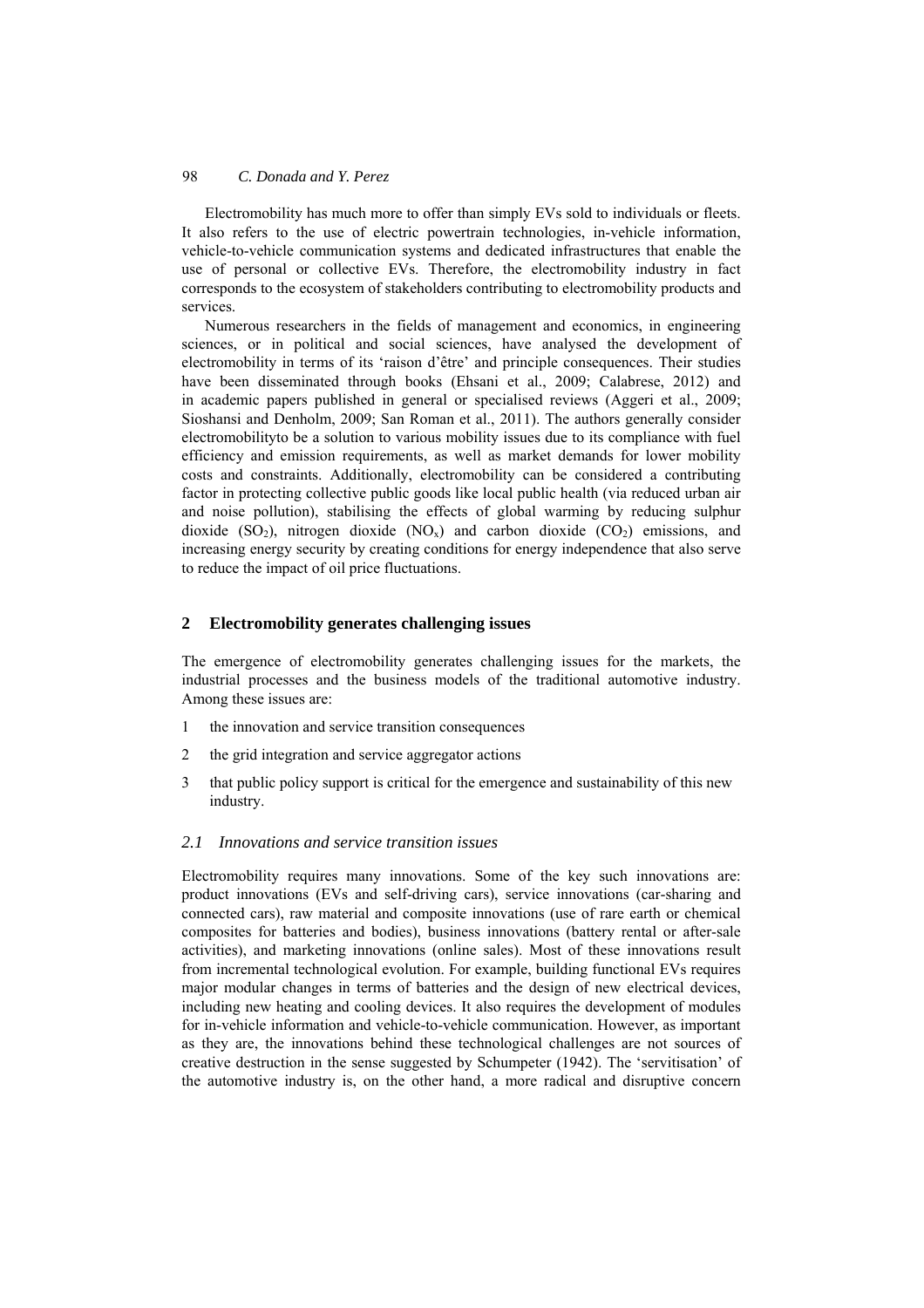(Kessler and Stephan, 2013). Servitisation here refers to the innovative development of an organisation's capabilities and processes to better create mutual value through a shift from selling a unique product to selling product-service systems (PSS) that deliver value in use (Baines et al., 2009). This innovation paves the way for new forms of mobility and is perfectly in line with contemporary social standards, environmental concerns, and appetence for new forms of community sharing of goods and services. Nevertheless, servitisation is disruptive when it comes to the structure of the current automotive value chain and the overall industry dynamic. Indeed, servitisation requires car manufacturers to collaborate with new complementors such as electricity grid operators, IT solutions suppliers and mobility service providers. This presents quite a challenge for the industry because the organisational design of complementor relationships management is inherently different from that which prevailed in the traditional automotive industry value chain characterised by hierarchical power relations (Brandenburger and Nalebuff, 1997). It calls for new governance structures and contractual relations within business ecosystems driven by cooperative behaviours (Donada and Fournier, 2014). For example, EV batteries are potential sources of energy if the grid integration is effectively and efficiently managed by grid and fleet managers (i.e., if both actors cooperate for a secure and economically efficient management scheme). If the necessary cooperation does not materialise it will lead to deadlock with, on the one hand, a possible increase in electrical charging costs and a higher total cost of ownership (TCO) for EV owners and, on the other hand, a risk of local or regional electrical disruptions for the grid manager if all EVs are connected to the electrical network at the same time.

#### *2.2 Grid integration vehicles and service aggregator issues*

The above discussion connects with the second group of disruptive issues, those concerning grid integration and service aggregator actions. For full battery and plug-in hybrid EVs, the energy stored in the batteries comes (totally or partially) from the electric grid. The grid-to-vehicle (G2V) systems require specific charging devices and infrastructures, the development of which is the key for the sustainable growth of electromobility but is not radically innovative. In contrast, having systems that allow for the grid to be charged from the vehicles (V2G) is quite challenging for economic, organisational, and psychological reasons. The idea of grid integration is simple to understand and attractive: one grid integrated vehicle alone cannot contribute much to the grid but a fleet of vehicles plugged in at the same time constitutes a source of energy that can be exploited during times of high demand. Hence, EVs could be positive contributors to energy policies, load levelling or frequency regulation (Kempton and Letendre, 1997). This role could even become strategic as intermittent renewable energy sources, such as solar and wind, are added to the grid (Weiller and Sioshansi, 2014).

There are several possible grid integration vehicle scenarios according to the characteristics of the particular fleet (size, ownership, and organisation) and the grid services provided (Kempton and Tomić, 2005). These services are as varied as ensuring building energy security, providing transmission system operator (TSO) services (reserves and frequency management), providing distribution system operator (DSO) services (local congestion and voltage control provision), and some kind of smart-charging that requires aggregation and communication between different economic agents.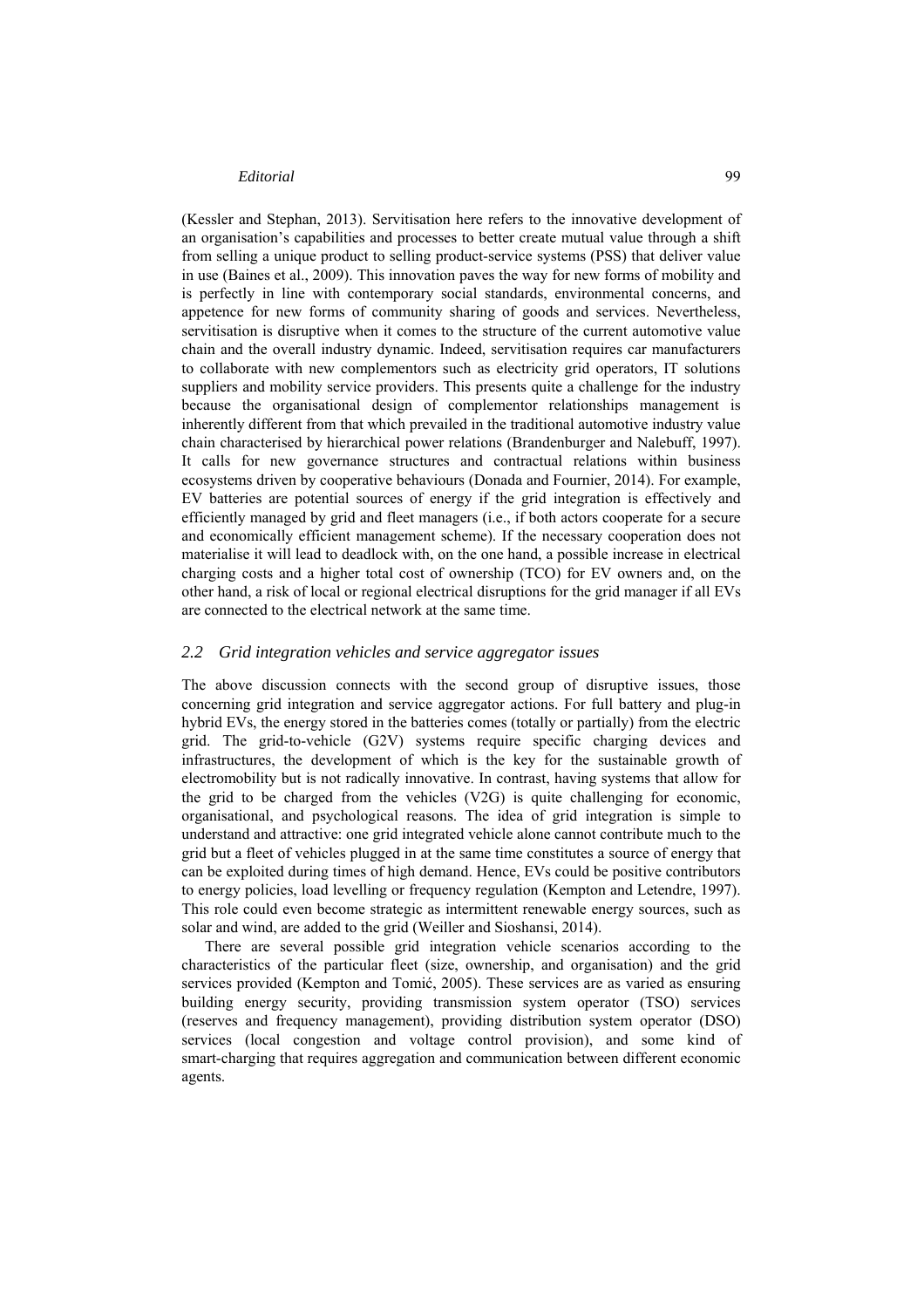- The home-to-vehicle and vehicle-to-home scenarios deal with an EV that is privately owned and plugged-in at home, and so has no market intermediary.
- The building-to-vehicle and vehicle-to-building scenarios deal with EVs either owned by a company or belonging to a group of people living or working in the same building. The fleet size is rather small (from a few vehicles in a private parking garage to a thousand of them in a company fleet).
- The G2V and V2G scenarios deal with thousands to hundreds of thousands of privately owned EVs.

The second and third configurations require the involvement of a new complementor: the EV aggregator. The notion of an aggregator is commonly addressed and employed in market and firm theories (Spulberg, 1999). Aggregators reduce transaction costs by fulfilling four main economic roles:

- 1 they aggregate products and services to facilitate the functioning of the market
- 2 they manage information to provide the market with data regarding products, prices and quantities when needed by market users
- 3 they help match buyers and sellers in the market
- 4 they guarantee the liability for all transactions.

Moreover, as they have a vested interest in maintaining a good reputation, they avert opportunistic behaviours and guarantee that an agent's promises and transfer of property rights will be fulfilled.

EV aggregators can gather a fleet of EVs into a single entity to provide electrical power to the grid (in most electricity markets a minimum size in megawatts is required in order to be eligible). They can help fleet managers to optimise their revenues and to facilitate the complicated and time consuming administrative processes that are compulsory to be eligible for participation in the grid (Codani et al., 2014). Due to their central position and their capability to deal with large quantities of data concerning vehicles, usages and driver behaviours, EV aggregators can provide valuable information to many electromobility stakeholders. Considering the market potential, aggregator organisations look on the electromobility industry as offering an opportunity to enlarge their businesses. Their entrance into the market is still quite disruptive for the incumbents of the traditional automotive industry who are not used to dealing with market intermediaries, except for their dealerships.

#### *2.3 Public policy issues*

Kempton et al. (2014) have tried to define a 'smart public policy' regarding electromobility. Their results show that a perfect public policy has yet to be worked out. Welfare economics suggest that an environmental tax, reflecting the value of any marginal damage caused by pollution, provides incentives to achieve optimal levels of technological substitution and the development of clean power transport equipment. However, adopting such a tax is difficult for three main reasons. First, no firm consensus has yet been reached regarding the marginal damage of pollution or the health costs of car pollution, while the economic impacts of various greenhouse gas emissions are diffuse and site specific. The difficulty lies in the fact that the amount of the proposed tax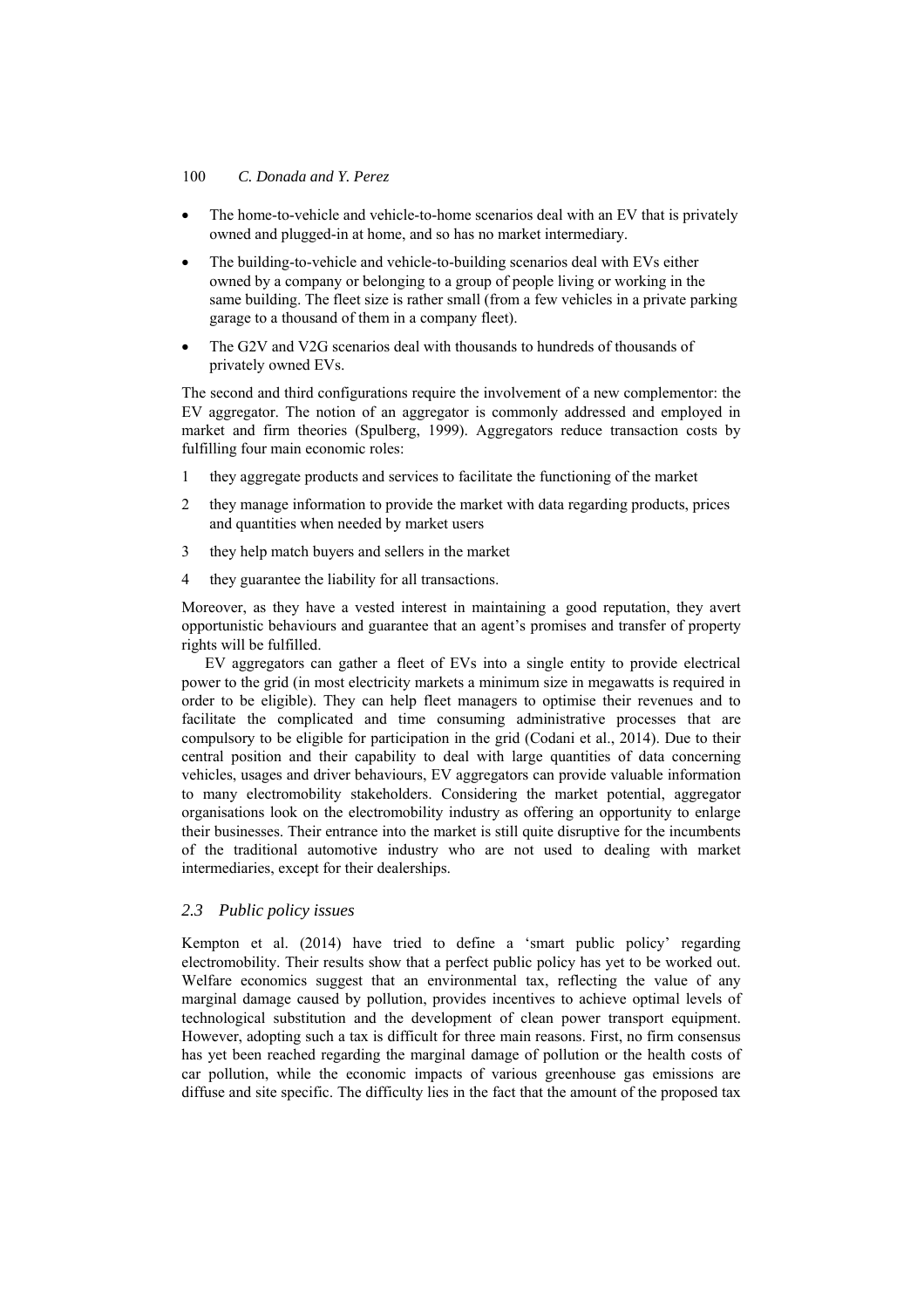would have to be based on a judgement call regarding a range of damage estimates with no clear economic evaluation or methodology (Owen, 2004). Second, a high level of tax is likely to be problematic in terms of public, political and social acceptance during times of budget constraint and economic crisis. Third, as with any new technology, EV technologies meet numerous classical entry barriers and eco-taxation may not be sufficient to overcome these barriers.

Part of the solution to the above involves a public action whereby the TCO of an EV is less than its thermal equivalent. While that logical goal is easy to define, the cost evaluation and the national differences in all the components of the TCO render a single policy inefficient. Another part of the solution is related to a joint action toward the direct subsidy of the vehicle at buying time and actions toward the later running costs of the car including repairmen and it residual value (Leurent and Windisch, 2011). A more innovative means by which to reduce the TCO of an EV would be to use the grid integration systems in order to provide additional revenues and to compensate for the limited willingness to pay for actual EV services (Hidrue et al., 2011). In Table 1, we have compared the actual information that consumers may use to choose between ICVs and EVs.

|                                                      | EVs                                                                             | <i>ICVs</i>                                 |
|------------------------------------------------------|---------------------------------------------------------------------------------|---------------------------------------------|
| Price per new vehicle                                | Minimum $23,000 \in$                                                            | Minimum 7,500 $\epsilon$                    |
| Driving range                                        | $150 \text{ km}$                                                                | 400 km-600 km                               |
| Time to refuel                                       | From 30 min to 6 hours                                                          | 6 min                                       |
| Lifetime                                             | Unknown for the battery pack                                                    | Years                                       |
| $CO2$ emissions                                      | 0 emission while running;<br>some according to the energy<br>mix while charging | From 90 g to 250 g/km                       |
| Noise pollution inside and<br>outside the vehicle    | Very low                                                                        | Function of the technology                  |
| Energy cost for 100 km                               | 1€ to 3€/100 km                                                                 | $4-15$ litres/100 km $*$ price per<br>litre |
| Ancillary services provided to<br>the electric grids | Positive contribution if<br>managed efficiently                                 | None                                        |

**Table 1** Comparison of the relative performance of EVs and ICVs

*Source:* Kempton et al. (2014)

#### **3 A special issue on electromobility**

All of the challenges and issues presented above have been analysed by researchers from different and complementary fields: economics, management, engineering, political sciences, sociology, etc. Some of them presented their studies at The International Conference of the Armand Peugeot Research Chair on Electromobility, held in December 2013 in Paris. This conference provided an opportunity for a great deal of discussion among academics. With this special issue, we wish to share the results of some discussions with the rest of the research community involved in electromobility.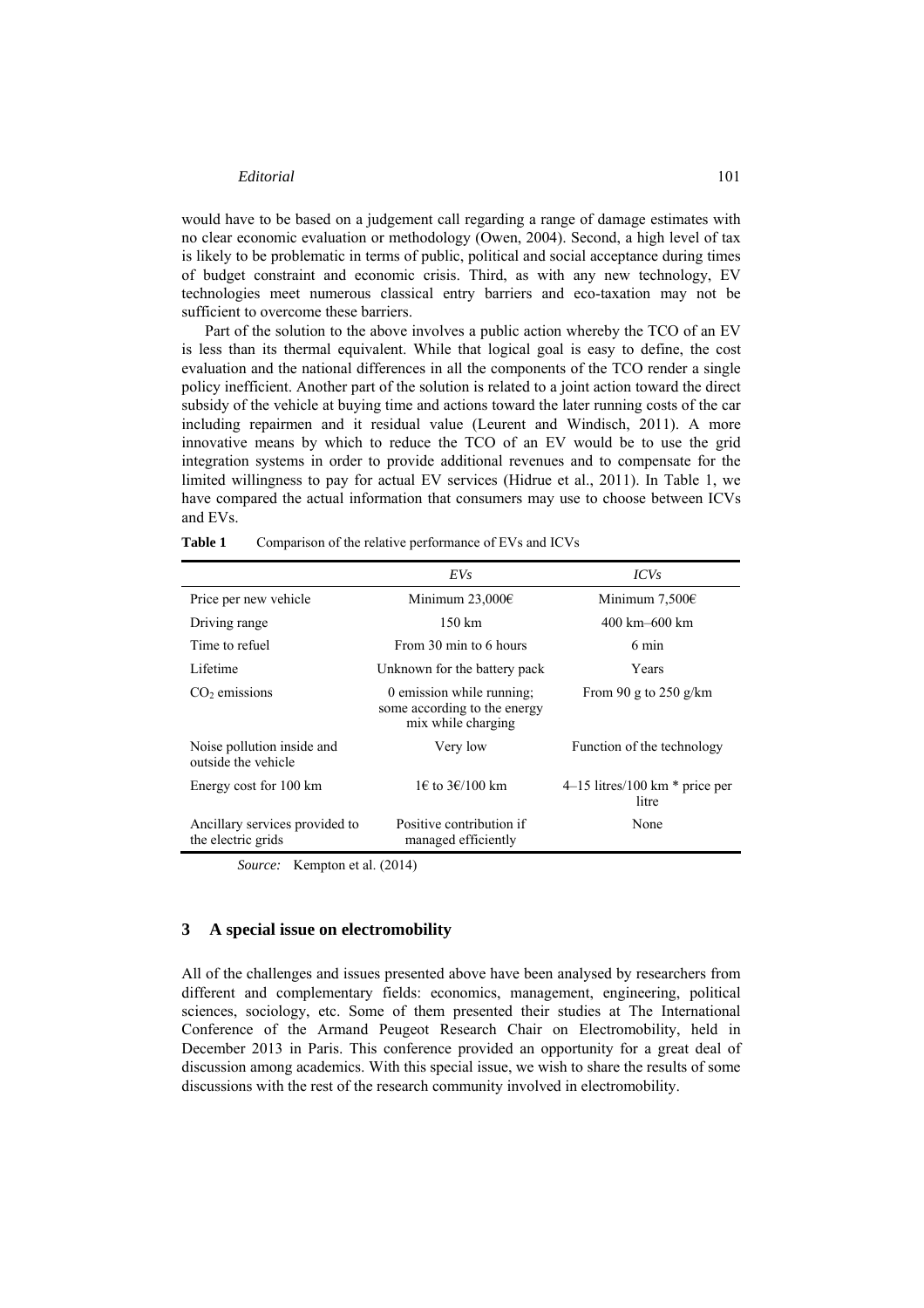Carole Donada and Danielle Attias' opening paper asked the seminal question: 'Food for thought: which organisation and ecosystem governance to boost radical innovation in the electromobility 2.0 industry?' The aim of their paper was to explore how, at the beginning of the 21st century, the traditional automotive industry is entering a phase of disruptive changes (the disruption of markets and consumers, as well as the disruption of technologies and of business models) leading towards the development of the new electromobility 2.0 industry. The authors shed light on the multiple issues that have to be taken into account, and in particular whether the variety of stakeholders involved have the ability to create the necessary radical innovations. Following a systems approach, the paper explored how appropriate decentralised and open industrial ecosystems organisational structures can create the conditions necessary to foster the emergence of radical innovations for the electromobility 2.0 industry. It also highlighted the importance of having adequate inter-organisational governance modes to facilitate interaction between the numerous complementary stakeholders involved in the process.

Claire Weiller, Tianjiao Shang, Andy Neely and Yongjiang Shi's paper concerned 'Competing and co-existing business models for EV: lessons from international case studies'. It also dealt with the innovation issue and presented four innovative business models that are being developed in China, the USA, and France to support the commercialisation of EVs. Using an original business model framework and interviews with electromobility company founders and directors, the authors analysed the coexistence of competing business models and partnership strategies along the electromobility value chain. Their findings emphasised the importance of designing flexible business models, leveraging appropriate resources and establishing inter-industry partnerships to develop sustainable electromobility ecosystems.

The third paper was presented by Amandine Chevalier and Frédéric Lantz, who explored the modal choice of French households for their daily trips in order to predict the potential shifts from personal car to shared car. The main contribution of this research is methodological. The authors used a multinomial logit model to estimate and reveal the particular importance of car equipment on modal choices. They also used a conditional logit model to estimate and identify the lack of importance placed on costs in the modal choices. Their simulations showed that the personal car should remain the main mode of transportation up to 2020, except in households that have no car. In that case, public transport would become the main transport mode and the shift to shared car usage would be great.

The fourth paper was given by Gustavo A. Marrero, Yannick Perez, Marc Petit and Francisco Javier Ramos-Real. They considered the grid integration and the TCO issues. Their 'electric vehicle fleet contributions for isolated systems' paper aimed to measure the economic gains that EV fleets can provide to isolated electrical systems, taking as a case study the Canary Island model. The authors assumed that EVs can provide benefits to the power system by reducing both the need for backup thermal generation and the amount of spilled renewable energy (mainly wind). Moreover, EVs can introduce more electrical demand flexibility, which in turn reduces the intermittency costs that renewable technologies impose on electrical systems. Comparing scenarios and assuming the introduction of a maximum of 122,000 cars into the Canarias market by 2025, they found a reduction of almost 11% in average generating cost (about 80 million euros/year), 9% in risk (measured as the standard deviation) and almost  $13\%$  in emissions of  $CO<sub>2</sub>$ .

The closing paper by Petter Haugneland and Hans Håvard Kvisle concerned 'Norwegian electric car user experiences'. It explored a fascinating Norwegian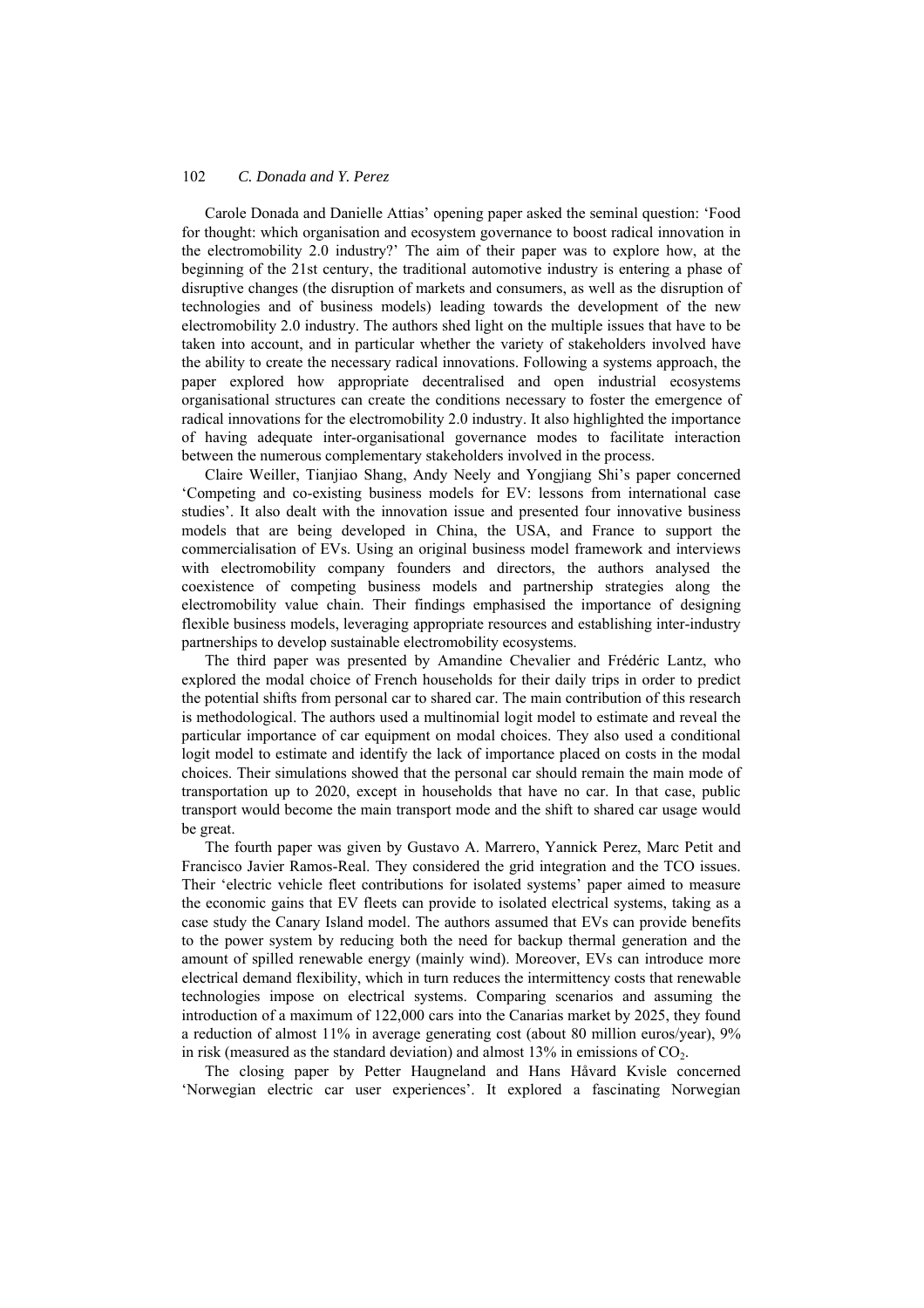experiment involving real private EVs users' feedback about their cars. The authors claimed that lessons drawn from the experiences of members of the Norwegian Electric Vehicle Association can offer valuable input to decision-makers. The authors presented and analysed the results from the 2012 and 2013 Norwegian electric car user survey. They showed that the typical Norwegian EV user is a middle-aged family man with above average education and income, and that he owns a Nissan LEAF as one of two cars. He drives his electric car on a daily basis instead of a traditional petrol or diesel car. The EV saves him money and time thanks to incentives such as low fuel cost, free use of toll roads and access to bus lanes. The findings also highlighted that longer range and predictable EV policies are the two most important requirements necessary to encourage more people to buy EVs.

Of course, many key issues concerning electromobility are not addressed in this paper and a lot of additional work is expected in future papers, workshops and conferences. Our aim was to pave the way for diverse and timely scientific investigations to improve our understanding of the challenges involved in electromobility, and we intend to keep doing this in the future.

#### **Acknowledgements**

We thank Danielle Attias, Paul Codani, and Marc Petit for precious remarks. This publication benefited from the support of the Chair on Hybrid technologies and economy of electromobility, so called Armand Peugeot Chair led by Ecole Centrale Paris, Supelec, ESSEC Business School, and sponsored by PSA Peugeot Citroën Automobile.

#### **References**

- Aggeri, F., Elmquist, M. and Pohl, H. (2009) 'Managing learning in the automotive industry the innovation race for electric vehicles', *International Journal of Automotive Technology and Management*, Vol. 9, No. 2, pp.123–147.
- Baines, T.S., Lightfoot, H.W., Benedettini, O. and Kay, J.M. (2009) 'The servitization of manufacturing: a review of literature and reflection on future challenges', *Journal of Manufacturing Technology Management*, Vol. 20, No. 5, pp.547–567.
- Brandenburger, A.M. and Nalebuff, B.J. (1997) *Co-opetition, A Revolution Mindset That Combines Competition and Cooperation*, Currency Doubleday, New York.
- Calabrese, G. (Eds.) (2012) *The Greening of the Automotive Industry*, Palgrave Macmillan, London.
- Codani, P., Perez, Y. and Petit, M. (2014) 'Diversity of transmission system operators for grid integrated vehicles', in *11th International Conference on European Energy Markets*.
- Donada, C. (2013) 'Electric mobility calls for new strategic tools and paradigm for automakers', *International Journal of Automotive Technology & Management*, Vol. 13, No. 2, pp.167–182.
- Donada, C. and Fournier, G. (2014) 'Stratégie industrielle pour un écosystème en émergence: le cas de la mobilité 2.0, décarbonée, intermodale et collaborative', *Revue d'Économie Industrielle*, Vol. 147, forthcoming.
- Ehsani, M., Yimin, G. and Emadi, A. (2009) *Modern Electric, Hybrid Electric, and Fuel Cell Vehicles: Fundamentals, Theory, and Design*, 2nd ed., Power Electronics and Applications Series, CRC Press, edited in UK.
- Hidrue, M.K., Parsons, G.M., Kempton, W. and Gardner, M.P. (2011) 'Willingness to pay for EVs and their attributes', *Resource and Energy Economics*, Vol. 33, No. 3, pp.686–705.